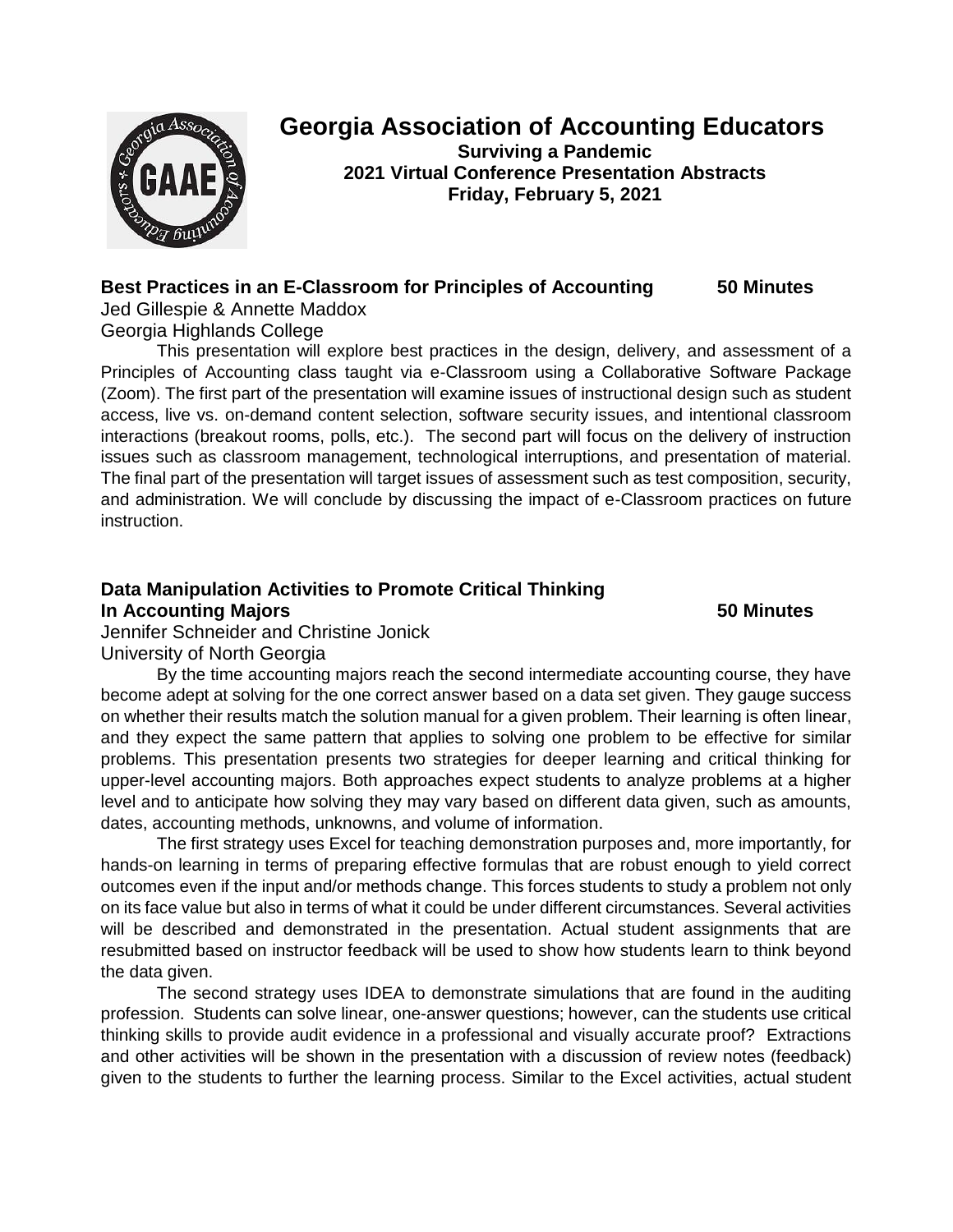assignments that are resubmitted based on instructor feedback will be used to show growth in their thinking.

## **Experiential Service Learning In Spite Of A Pandemic: VITA At Georgia Southern University 50 minutes**

Paula Mooney, Gloria Stuart, Charles Harter

Georgia Southern University

In spring 2020, Georgia Southern University offered its first VITA experiential learning courses at the graduate and undergraduate levels. VITA is the IRS sponsored Volunteer Income Tax Assistance (VITA) program, and it allows students to learn how to prepare and file federal and state tax returns using professional tax filing software. Last tax season, our VITA program had to end sooner than we expected due to COVID-19. We had to stop operations after returning from spring break because of the transition to online classes. This year, we are prepared for the current environment by planning to utilize drop-off sites and virtual services. Even though we had to end our service project earlier than expected last tax season, we were able to successfully prepare and e-file 61 tax returns for students and people in our community.

In addition to providing students the experience in preparing and filing tax returns, the program also has the following goals:

- Allow students the opportunity to develop and strengthen their communication and soft skills through "client" interactions.
- Improve student leadership, collaboration, and organizational skills through a team-based delivery approach.
- Provide the underserved communities and low-to-moderate-income individuals, including students, with free tax filing assistance.

In addition to the formal goals, given the pandemic, our students had (and will have) the added experience of learning to adapt to changing circumstances. Flexibility, time management skills, and ethics exposure are other skills that students may acquire and improve by participating in this course.

## **Use of Reflection in an Accounting Course 25 Minutes**

# Dr. Carl J. Gabrini

Dalton State College

The pandemic of 2020 presented educators with the challenge of migrating courses from face-to-face to online delivery. We had to make many decisions about how to organize our courses to accomplish this task. One of the decisions we faced was to choose whether our courses would be synchronous or asynchronous. I chose an asynchronous design to meet the needs of our diverse student population. A fundamental challenge I faced migrating my courses was how to simulate the individual interaction that occurs in class in an asynchronous online environment. I examined the scholarship of teaching and learning research focusing on migrating to online courses and noted reflection frequently mentioned. This presentation will briefly demonstrate how I integrated reflection into my accounting courses and share students' perception of whether it met my objective of simulating the nature of the interaction we experience in our traditional classroom setting. I created a simple weekly assignment to integrate regular reflection by students and provide an opportunity to engage individual student questions and comments throughout the semester. The assignment partially fulfilled my objective, partially missed the mark and offered one surprise outcome. Going forward I will evaluate student feedback and my observations to revise the reflection assignment to achieve a better outcome.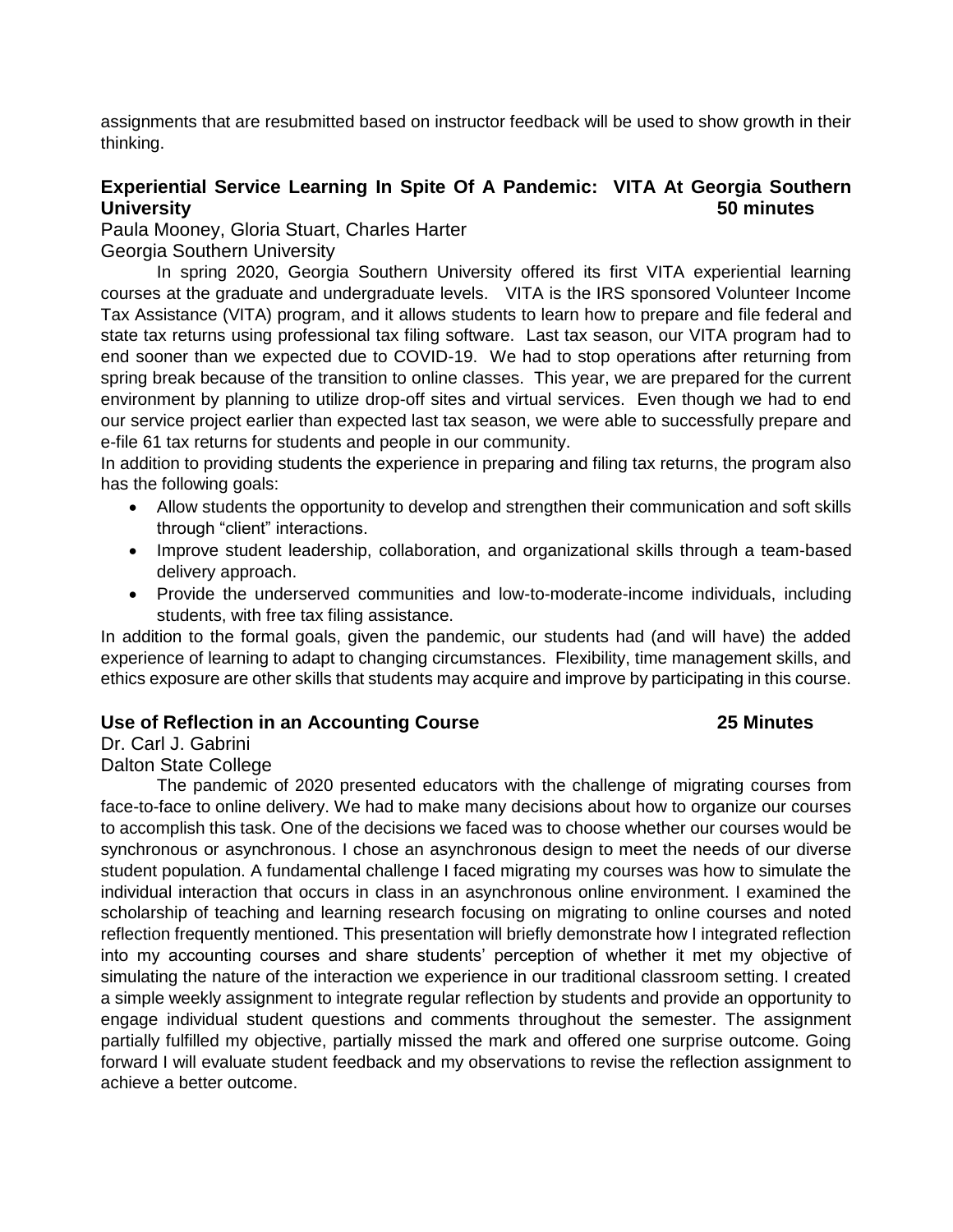### **Behavioral Accounting Research - Who, What, and Why? 50 Minutes**

William Lyle

### Western Governors University

In this brief presentation, I will provide an overview and insights into Behavioral Accounting Research (BAR). The focus will include coverage on various topics, methods and provide insights into the areas of prominence within accounting where BAR is utilized. Discussion on specific methodological approaches includes experimental and qualitative research that are utilized in the field. Overall, the session will be a useful way to obtain a general understanding of who, what, and why BAR is important.

### **Pathways Vision Model and the GPS Mindset 25 Minutes**

Bill Black

### University of North Georgia

Research indicates that students perform better, when they utilize a GPS Mindset – Growth, Purpose, and Social. Instructors can facilitate that performance by structuring messages appropriately. The Vision Model produced by the Pathways Commission is an ideal tool for conveying several of the elements in the GPS mindset, and this session will discuss some ways to improve your messaging using the Vision Model to support student success in accounting classes at all levels.

## **Analytics by Infusion (ABI): Implementing Data Analytics into Introductory Undergraduate Business Courses 25 Minutes**

James A. Weisel

### Georgia Gwinnett College

The explosive growth and the need to analyze data in business combined with the employer, student, and accrediting body expectations strongly support the inclusion of data analytics in business degree programs. The purpose of this presentation is to explain one school's model, Analytics by Infusion (ABI), to integrate data analytics into an existing degree structure. Various means by which analytics could become part of a school's curriculum will be discussed along with their advantages and disadvantages. While there are several viable means by which to include data analytics, the academic and practitioner, the literature strongly supports an infusion approach. The literature review is being complemented by interviews with practitioners knowledgeable in the field of analytics to ensure the learning outcomes are aligned with the expected knowledge, skills, and abilities of data analytics of undergraduate students. These results are being used to refine best practices in implementing the ABI vision. The design of a series of learning experiences and the organization of these experiences will be discussed. Possible data sources and tools to use in creating two to three exercises for each of six introductory undergraduate business courses are discussed as well. Finally, a systematic means by which to organize these experiences so that the series of exercises are a collection of experiences rather than simply "one-off" activities are outlined.

## **Focus on the 40; Resilience, Optimism, and Purpose: The Foundations of Happiness 50 minutes**

### Anthony Poponi

2020 will be behind us by the time your event rolls around in February. However, is 2020 really behind us permanently? Not really. We are the sum of our life experiences - good and bad and 2020 will always be part of who we are because of what we experienced. Emotional baggage is a phrase thrown around lightheartedly but emotional baggage is real and can stick with us for a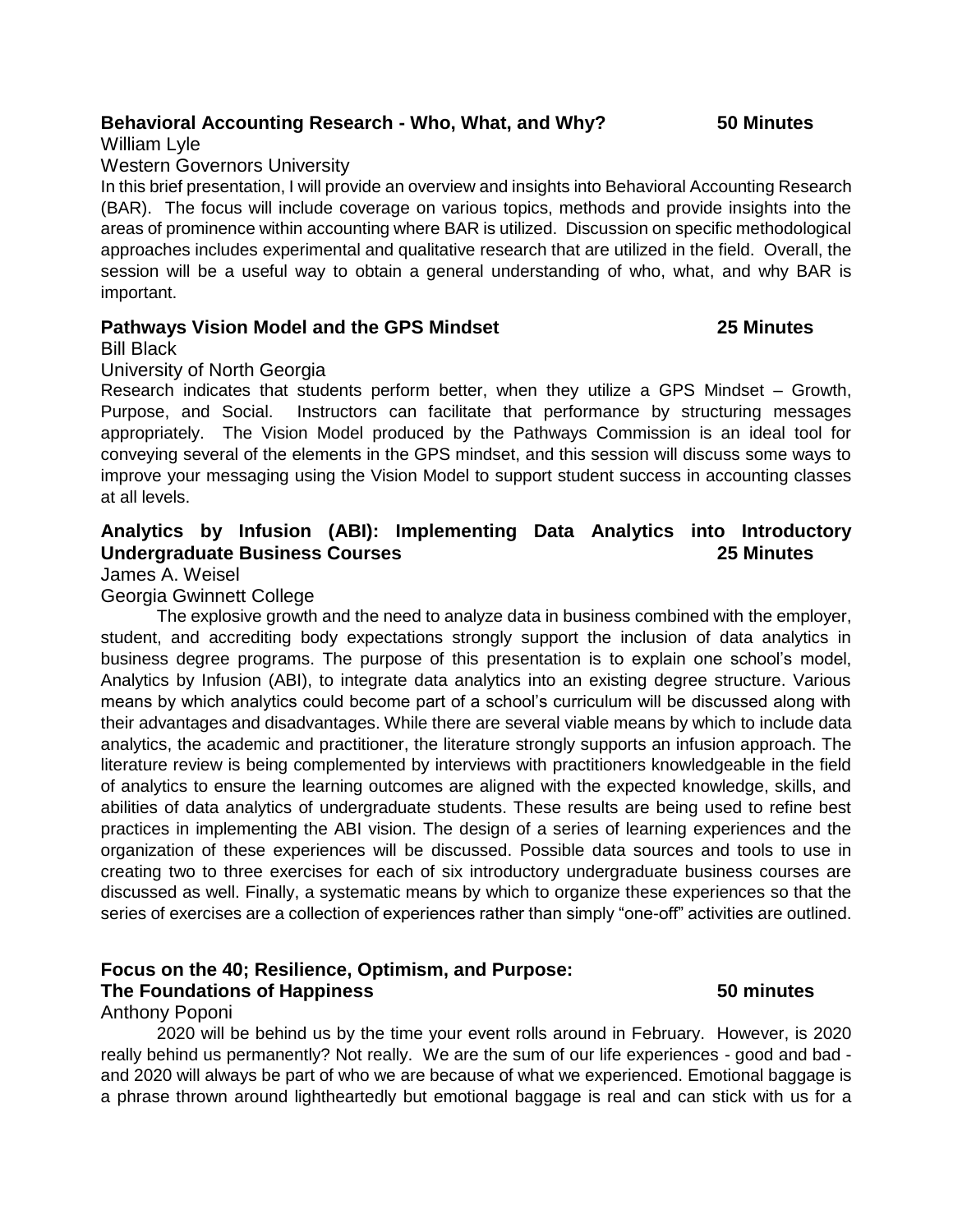lifetime - for good or bad - and affects us in ways we need to understand so we can ditch the bad baggage and get some shiny new durable baggage that serves us - and those we touch - better and more positively. However, before replacing our baggage we need to establish some criteria for what this new and good baggage would be. I suggest three criteria:

1. Sustained Happiness - What makes us happy? Our brains control our happiness and we control our brains. We will stroll through our complex brains to understand what makes us happy, what causes stress, and how to elicit more happiness in others and ourselves. Happiness is contagious some bring along something good for everyone in your baggage.

2. Strengths in Service: What are our special gifts? When we unpack our baggage, understand ourselves, and use our Strengths in Service to others we would tap into a deep well of internal motivation to sustain us through trying times.

3. Meaning and Purpose: Using our "Strengths in Service" gives our lives meaning. Our work comes with baggage - a briefcase - and our work should give us meaning, our engagement in the community should give us meaning. Understanding your "Why" provides a foundation for a new relationship with work and with life.

## **Ethics and the Accounting Classroom 25 Minutes**

Raymond Elson

Valdosta State University

The goal of this session is to:

- 1. Remind participants of the importance of ethics in the accounting profession
- 2. Introduce the approach used by one professor to integrate ethical concepts throughout the course
- 3. Help participants reflect on how they might add more ethical discussions to their courses.

The recent cheating scandal at West Point highlights the challenges faced by higher education to produce graduates with high ethical standards. These challenges extend to business schools and especially accounting programs since accounting students and professionals have the added responsibility of 'honoring the public trust'.

This session focuses on an 'Ethics in Action" project developed to move the ethics discussion in the accounting classroom from a passive to a more active and semester-long activity. Students first learn about ethical concepts by reading the ethics chapter in the textbook and completing the related Ethics quiz.

The project continues with several activities that are ideal for a face-to-face or virtual classroom. Students are asked to join the Student Center for the Public Trust (StudentCPT) chapter (this organization is sponsored by NASBA) to demonstrate their commitment to ethics. During the semester, they attend a minimum of two ethics-related chapter meetings and participate in one community service event. Students have the option of creating an ethics video as part of the StudentCPT video competition. At the end of the activities, students compose a one-page paper reflecting on the activities and the impact on their own lives.

Students with scheduling conflicts are assigned an alternative assignment.

These events currently take place in a senior-level auditing class but could be adopted and used in any upper-level accounting course. The activities are included as part of the students' course grades (approximately 4%).

## **Analysis of Compassion in Accounting and Business Students, Overall and By Gender 25 Minutes**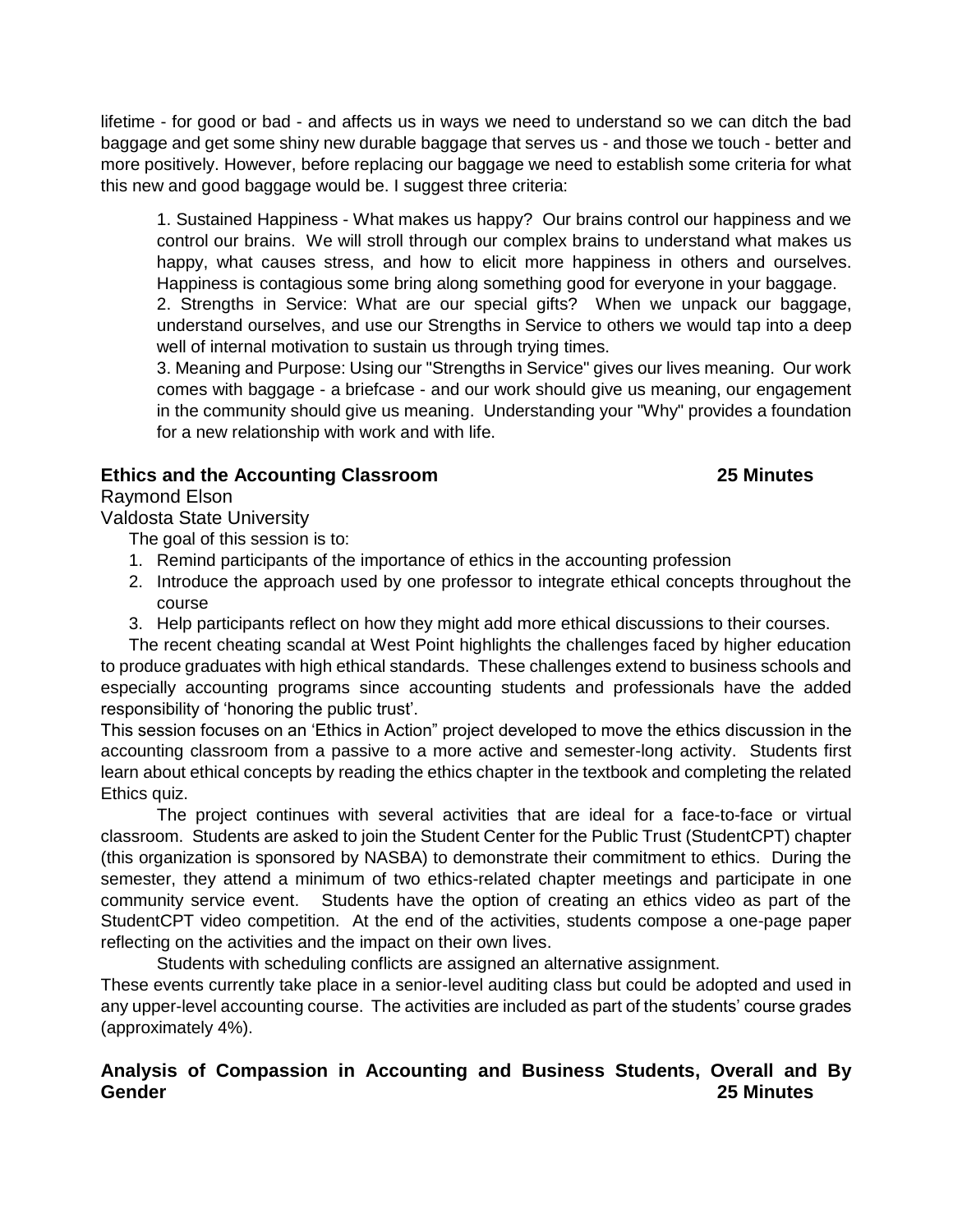### Donald Lamar Ariail Kennesaw State University

Helping students to gain an understanding of accounting issues and to master technical skills are critical to their success in the accounting and business fields. At the same time, educators can assist students by helping them develop character and personal values such as compassion. Being compassionate has a positive impact on a person's life as well as on others with whom he or she interacts, such as colleagues, customers, investors, people in the supply chain, and others. Research shows that compassion contributes to higher life satisfaction, better job performance, and improved organizational success. This study examines the levels of compassion in accounting and business students, provides a gender analysis and considers the importance of compassion to students pursuing careers in accounting and business. Findings show that there is no significant difference in levels of compassion between female and male students, and that compassion is important to careers in accounting and business. Educators would do well to discuss compassion with their students, making them aware of its benefit to them personally and to the organizations in which they will work.

## **Enhancing Teaching and Learning with Edtech – Practical Tips for Our New Teaching Environment 50 Minutes**

Shannon Shumate and Stephanie Miller Kennesaw State University

Our teaching and learning environment changed drastically in 2020. In the last 18 months, Shannon and Stephanie have tested and tried a set of Educational Technology tools aimed at improving academic integrity, enhancing student learning, and keeping our students connected to the class and each other. The presenters will describe the technology they utilized to teach effectively in a hybrid (and challenging) environment, including live streaming methods and online proctoring – and they will share some "best practices" as well as pitfalls to avoid. They will also share student feedback on a few of the EdTech tools employed in their classes over the last year.

## **Ethical Attitudes towards Taxes: Changes Over 20 Years and Demographic Differences 25 Minutes**

Donald Lamar Ariail

Kennesaw State University

This study examines people's ethical attitudes toward aspects of the federal income tax system. The United States (US) federal income tax system is the key means by which funds are obtained to pay for federal government expenditures. The US system relies on voluntary compliance, where taxpayers calculate their taxes due. Thus, the ethicality of taxpayers is of critical importance. This study updates prior research on taxpayer ethical attitudes, such as comfort level with tax evasion, views on punishment for tax evasion, and perspectives on civic duty to pay a fair share of taxes. A longitudinal comparison is made with a benchmark study of 20 years ago. In addition, an analysis is provided of current taxpayer ethical attitudes and the differences found for six demographic variables. Findings will be of interest to policymakers, academic researchers, and taxpayers.

## **SAS 143 Audit Of the CDC's Excess Deaths Estimate Using R Studio 50 Minutes** Kurt Schulzke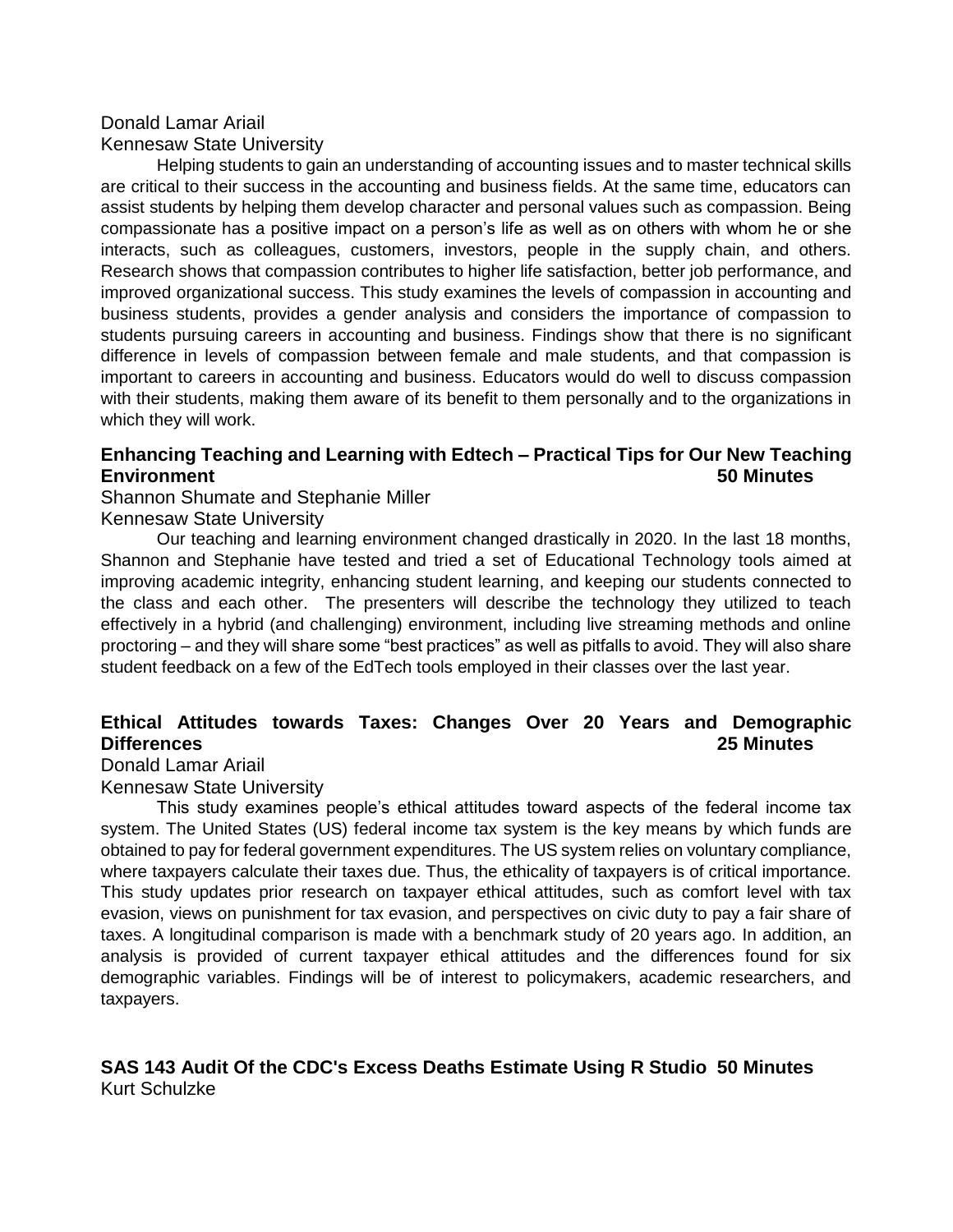### University of North Georgia

The AICPA's new SAS 143, Auditing Accounting Estimates and Related Disclosures, states that the importance of professional skepticism "increases when accounting estimates are subject to a greater degree of estimation uncertainty or are affected to a greater degree by complexity, subjectivity, or other inherent risk factors. Similarly, the exercise of professional skepticism is important when there is greater susceptibility to misstatement due to management bias or fraud.

Estimating Covid-19 deaths is a major analytical challenge. Has Covid-19 caused 10,000 U.S. deaths or 200,000? Both are plausible. Pinpointing the cause of death is an error-prone business and death-certificate-based counts have been widely questioned. As a result, the CDC has taken to estimating "excess" deaths as a better indicator of Covid-19's impact.

The CDC's excess deaths model relies on five subjective choices:

- 1. time and geography segments or "bins" for prediction and reporting,
- 2. whether to ignore deficits or net them against surpluses,
- 3. what to say about estimation uncertainty (e.g., report high and low point estimates or probability distributions over the plausible range),
- 4. which algorithm or another tool to use in predicting (i.e., "modeling") expected deaths, and
- 5. Which historical data to use for "training" the model. These choices significantly impact outcomes.

The CDC's point estimate is not data. It is one among multiple plausible judgmental interpretations of the data. Is it fair or inflated? To explore this question following the requirements of SAS 143, we use R Studio to examine the data and critically evaluate the CDC's excess deaths model, estimate, and presentation thereof.

### **Developing a Business Model Using Business Model Canvas 25 Minutes**

### Penelope Lyman

### University of North Georgia

This presentation demonstrates how to describe, analyze, and design business models using Business Model Canvas (Osterwalder et al. 2009). The presentation will feature descriptions of the nine business model building blocks in the design template. The blocks are easy to follow and provide a foundation for understanding how a business plans to make money. Users can develop a model on a digital spreadsheet or a printed surface. The objective is to fill in each block on the canvas with appropriate elements for a new or existing business. To demonstrate the effectiveness of the modeling tool, I will use a small-business narrative as a guide. People who are already running a business can use Business Model Canvas to gain insight into their operations (e.g., essential revenue and expense streams). From an educator's perspective, the tool is especially valuable during the accounting cycle. For example, when an instructor describes stakeholders in class, she can provide illustrations under the "Key Partners" building block. To demonstrate entrepreneurial concepts in upper-level classes, students might use the tool to model a business that currently employs them. This presentation should appeal to conference attendees interested in learning how to develop an unambiguous business model that facilitates operational analysis.

### **BA In Accounting + Macct + Review ≠ CPA: What Is The Equation? 25 Minutes** Marlissa Phillips

## Clark Atlanta University

Accounting programs are consistently managing the accounting curriculum to respond to advances in the industry and changes to the CPA exam. Additionally, the programs are tasked with meeting the various learning needs of today's students. As a scholar-practitioner, I have two goals